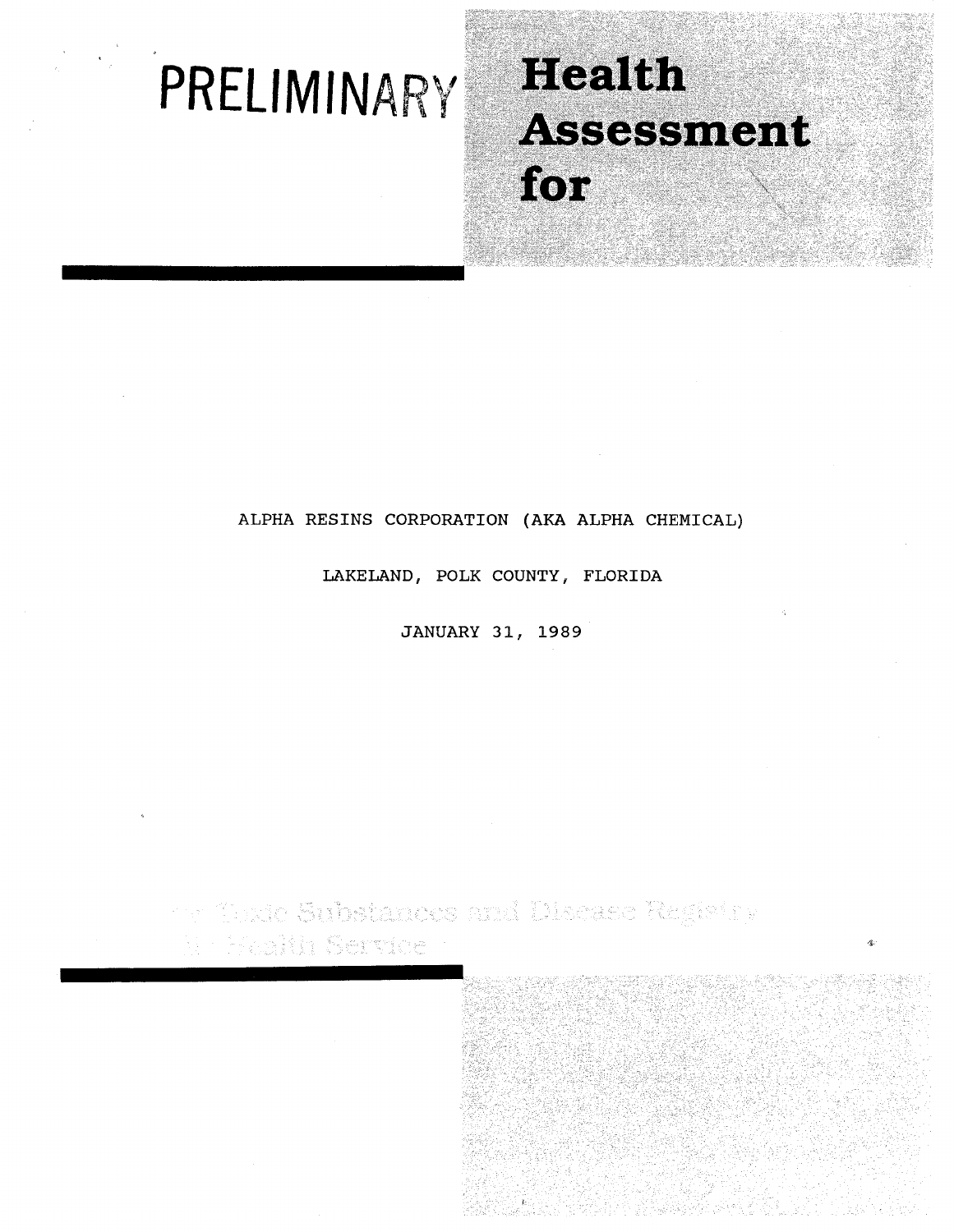# **PRELIMINARY**

# Health Assessment for.

'/.i

## ALPHA RESINS CORPORATION (AKA ALPHA CHEMICAL)

LAKELAND, POLK COUNTY, FLORIDA

JANUARY 31, 1989

ta Tozic Substances sayî Diaease Koşistry - Magish Gervice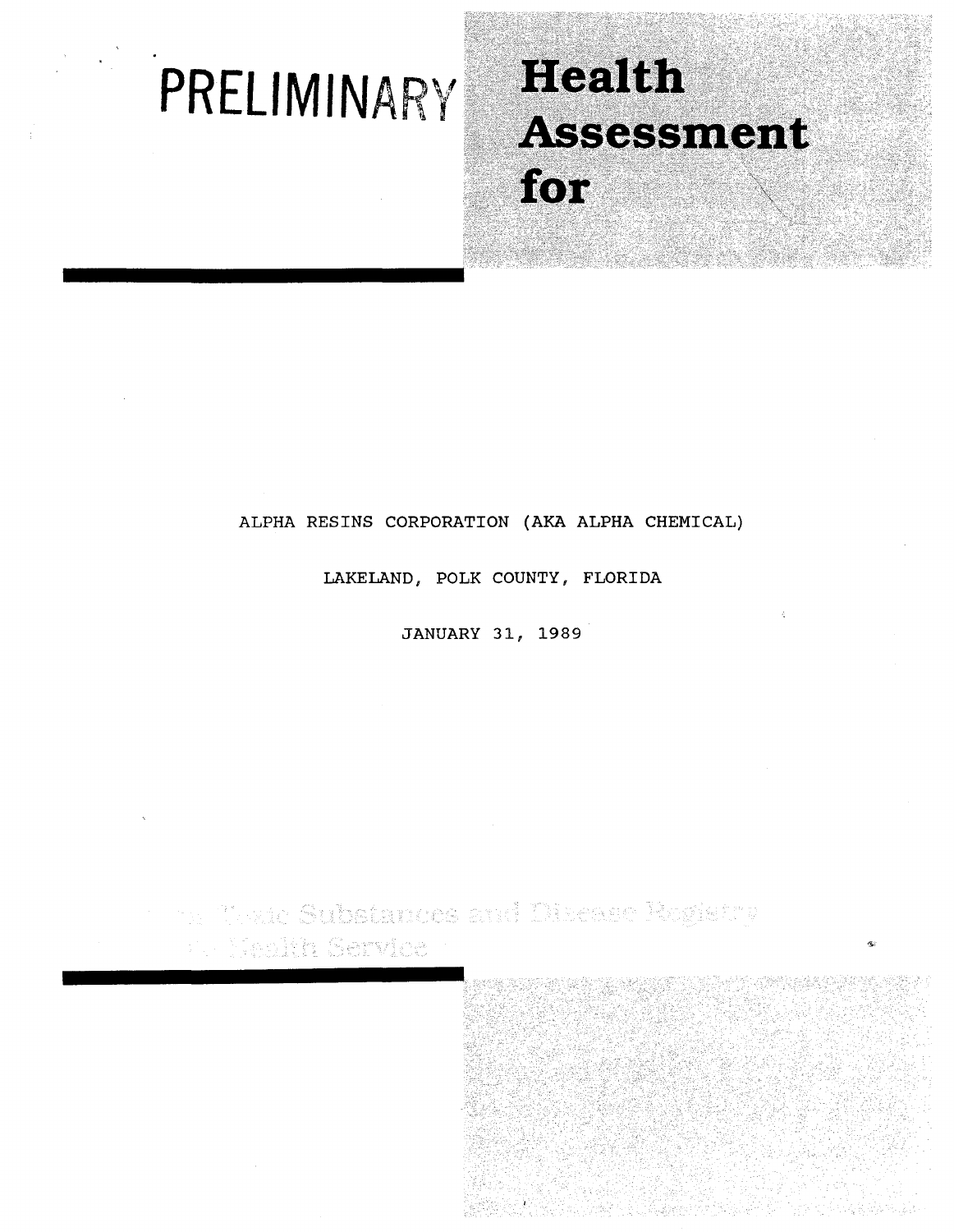#### THE ATSDR HEALTH ASSESSMENT: A NOTE OF EXPIANATION

Section  $104(i)$  (7) (A) of the Comprehensive Environmental Response, Compensation, and Liability Act of 1980 (CERCIA), as amended, states " ... the term 'health assessment' shall include preliminary assessments of potential risks to htnnan health posed by individual sites and facilities, based on such factors as the nature and extent of contamination, the existence of potential pathways of hmnan exposure (including ground or surface water contamination, air emissions, and food chain contamination), the size and potential susceptibility of the community within the likely pathways of exposure, the comparison of expected htnnan exposure levels to the short-term and long-tenn health effects associated with identified hazardous substances and any available reconunended exposure or tolerance limits for such hazardous substances, and the comparison of existing morbidity and mortality data on diseases that may be associated with the obse:rved levels of exposure. '!he Administrator of ATSDR shall use appropriate data, risk assessments, risk evaluations and studies available from the Administrator of EPA."

In accordance with the CERCIA section cited, ATSDR has conducted this preliminary health assessment on the data in the site summary form. Additional health assessments may be conducted for this site as more information becomes available to ATSDR.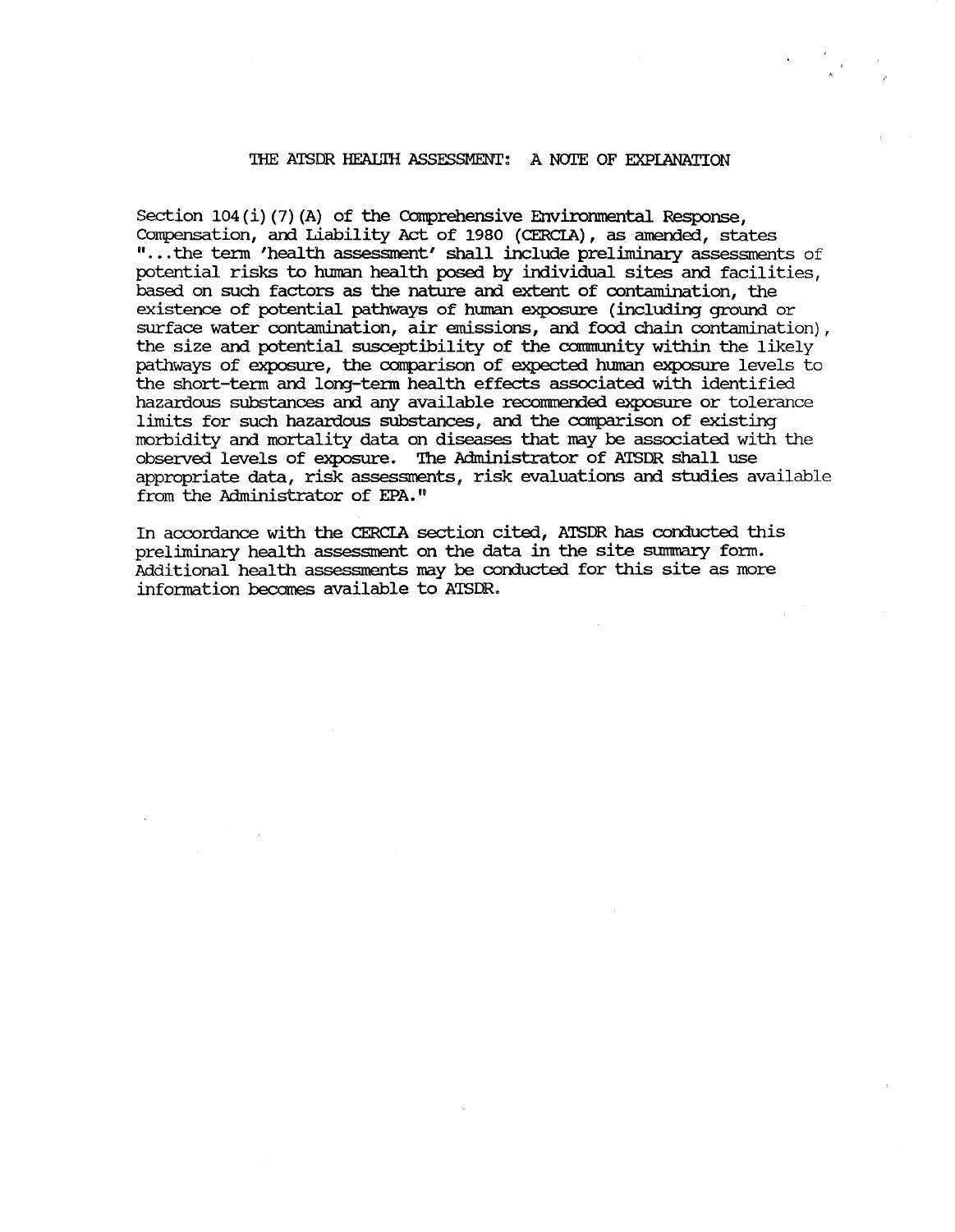### PREI.IMINARY HEALTH ASSESSMENT ALFHA RESlNS CORroRATION (AKA ALFHA OlEMICAL) Polk County Iakeland, Florida January 31, 1989

t

 $\sqrt{2}$ 

#### Prepared by: Office of Health Assessment Agency for Toxic Substances and Disease Registry

#### **Background**

The Alpha Resins Corporation Site is a National Priorities List (NPL) Site located three miles north of Iakeland, Florida. The Alpha Resins Corporation facility has produced unsaturated polyester resins in northern Polk County since 1967. Polyester resins are produced by an esterification reaction of various difunctional organic alcohols and acids which yield an ester salt and water. As a result of the reactions, a waste stream containing water and small quantities of organics is produced. Alpha Resins Corporation obtained a permit from the Florida Department of Envirormental Regulation (FDER) to discharge this waste stream to unlined surface impoundments on site. The ponds were permitted and served as percolation basins from 1967 to 1976.

In 1976 a thennal oxidizer was installed at the facility to incinerate the waste water. The oxidizer was also supposed to help eliminate the smell produced by the wastewater stream. The oxidizer eliminated the need for the unlined ponds, and after its installation Pond 4 started to dry up. For one year (1977) Pond 4 was used as a solid waste landfill for Alpha Resins Corporation and its employees. In 1977, the landfill was filled in and covered with soil as part of its closure.

A dam was constructed through another on-site pond to form Ponds 2 and 3. Pond 2 was lined with concrete and was used exclusively for storing the caustic floor wash waste from the plant. Use of Pond 3 was discontinued.

In October 1981, Alpha Resins was recommended for placement on the NPL, primarily because of air and groundwater pollution complaints by local residents. In May 1988 a Record of Decision (ROD) was signed for the site. '!he ROD calls for capping of the unlined on-site pond (Pond 3) and long-tenn monitoring at the site.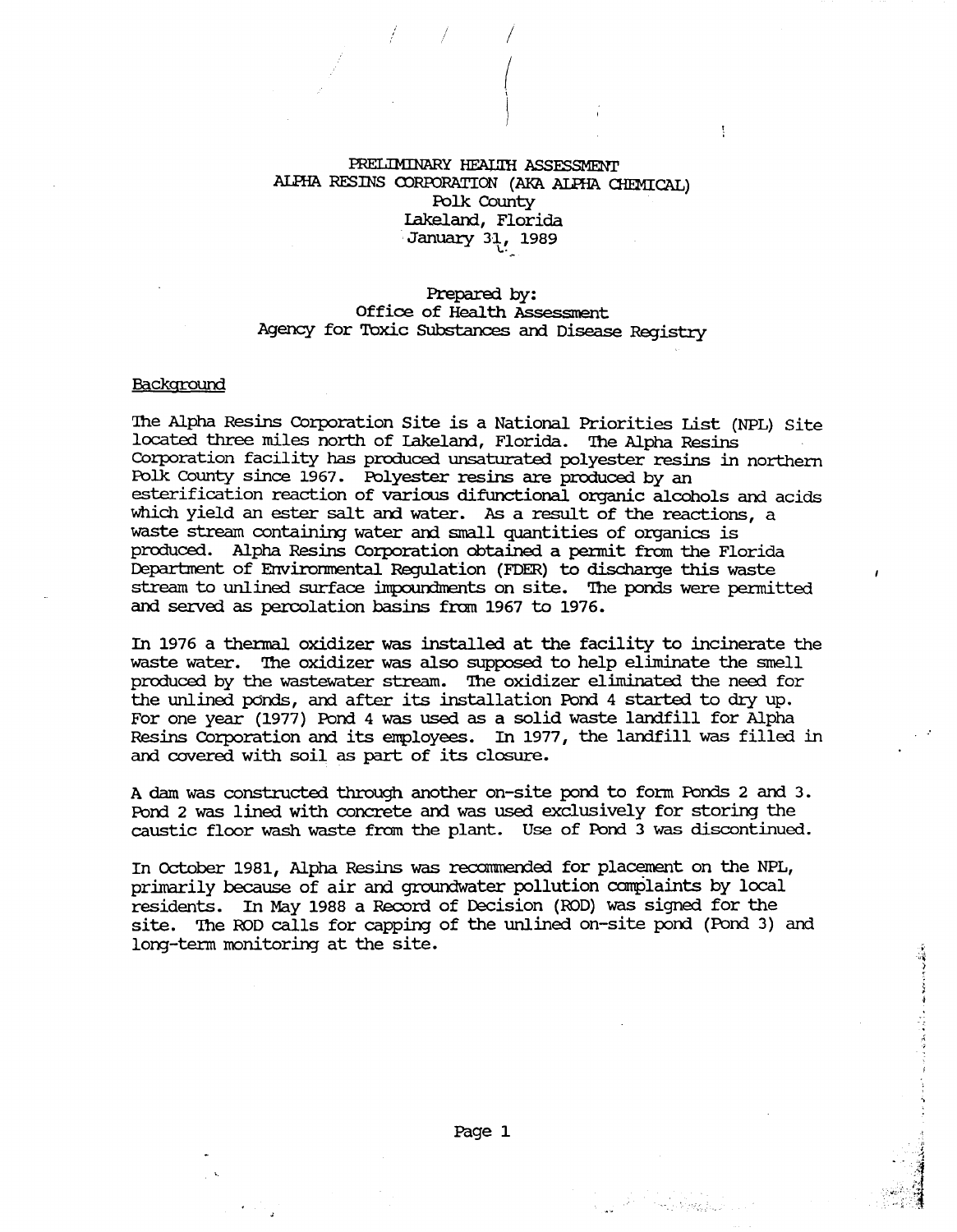## Envirormental Contamination and Physical Hazards

#### A. Area Contamination

Nineteen soil/waste samples from the lapdfill, one soil/sludge sample from the unlined on-site pond, three soil samples from the swamp, 18 groundwater samples, and seven off-site private well samples were taken during the Remedial Investigation (RI). No inorganic constituents of health concern were detected at the site. Also, no contaminants of health concern were found in any of the off-site private drinking water wells. sampled. No site-related contamination of the Floridian aquifer was detected on or off site. Table 1 lists the contaminants of concern at the site, the media in which the contaminants were identified, and the range of concentrations.

Ţ

 $/$  /  $/$  /

| TABLE 1. Area Contamination |                                                                             |                                                          |
|-----------------------------|-----------------------------------------------------------------------------|----------------------------------------------------------|
| CONTAMINANT                 | MEDIA                                                                       | RANGE OF CONCENTRATIONS                                  |
| Ethylbenzene                | Landfill Soils<br>Unlined Pond Soils<br>Swamp Sediment<br>Surficial Aquifer | ND-461<br>$0.729$ <sup>1</sup><br>$ND-1.04$<br>$ND-22.6$ |
| Total Xylenes               | Swamp Sediment<br>Surficial Aquifer                                         | $ND-1.96$<br>ND-0.692                                    |
| o-Xylene                    | Landfill Soils                                                              | $ND-14.5$                                                |
| Benzoic Acid                | Surficial Aquifer                                                           | ND-17                                                    |
| Styrene                     | Subsurface Soils                                                            | ND-1480                                                  |

Notes:

1. Only one sample was taken from the pond area.

2. All units = parts per million (ppm; mg/kg; mg/l)

 $3.$  ND = not detected; concentration below instrument detection limits.

B. Fhysical Hazards

There are no known physical hazards present at the Alpha Resins Site.

a martinde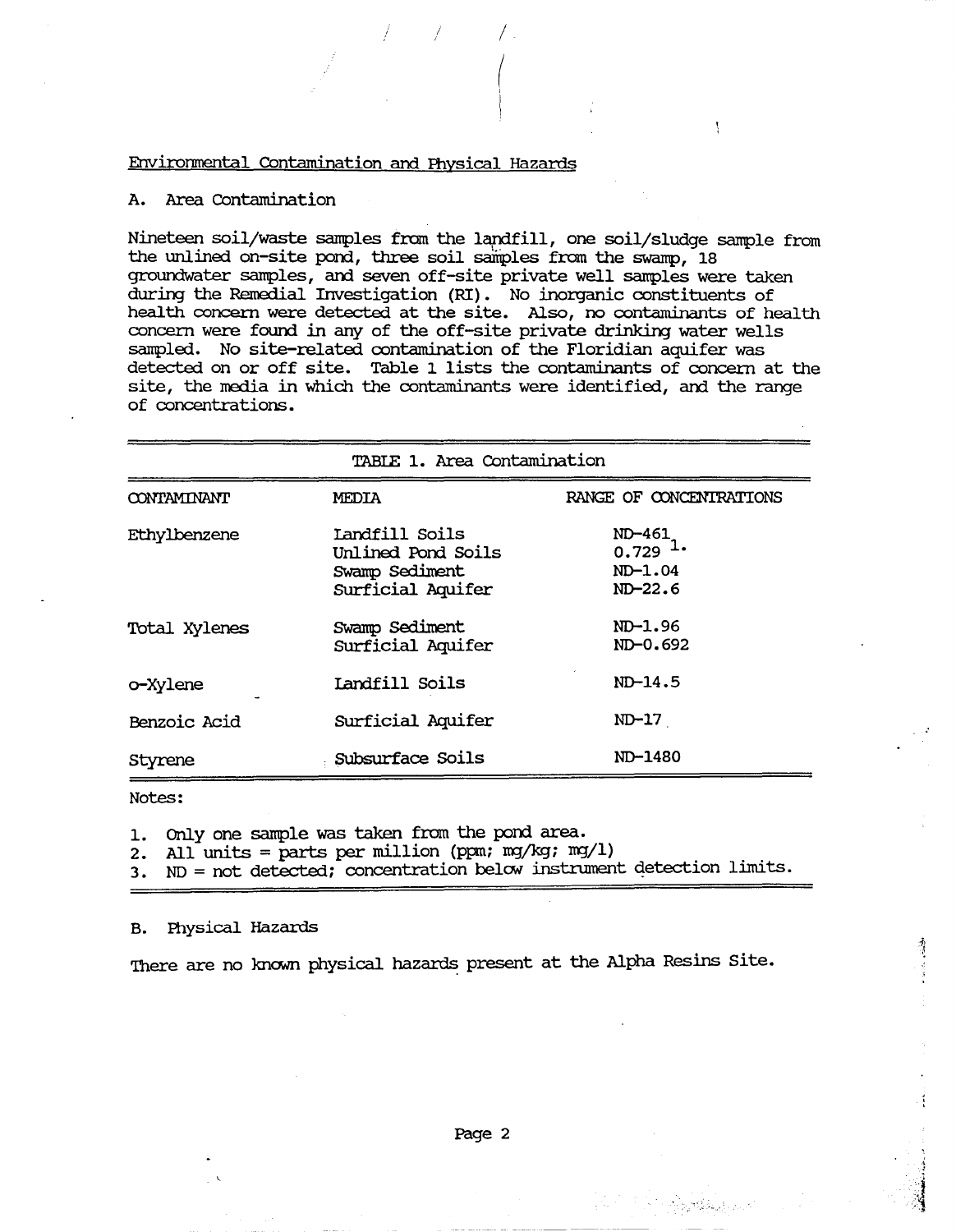#### FDtential Envirornnental and Exposure Pathways

#### A: Environmental Pathways

#### 1. Groundwater

The hydrogeologic investigation defined two primary aquifers underlying the site: the surficial aquifer and the deeper Floridian aquifer. 'Ihe surficial aquifer is conprised of two separate water-bearing zones separated by a layer of clayey sand. However, these two zones are hydraulically connected in some areas because of the discontinuity of the clayey sand layer. Groundwater in the surficial aquifer discharges to the swamp. Groundwater flow in the surficial aquifer is to the southeast. Ethylbenzene, xylene, and benzoic acid were detected at elevated levels in the surficial aquifer.

"\..-

/

'!he Floridian aquifer is separated fram the surficial aquifer by approximately 20 feet of impenneable clay. Monitoring wells in the vicinity of the site indicate that the Floridian aquifer is confined and artesian. '!he Floridian aquifer is the primary drinking water source for private residential wells in the area. '!his aquifer was sampled and no site-related contamination was found.

2. SUrface water

'!he site is part of the Hillsborough River drainage basin; however, the site is located on a ridge which has restricted, internal drainage. SUrface water fram the site drains into a swampy, low-lying wetland at the southeastern corner of the property. The wetland area is not a part of any designated wildlife or wetland sanctuary.

The landfill and waste ponds are outside of the 100-year flood plain. The flood plain does include the wetland on the southeastern corner of the property.

The ROD states that a cap will be placed over the entire surface of Pond 3. '!his should prevent the further vertical migration of contaminants from the unlined pond into the groundwater. Capping the pond should also reduce leachate generation.

#### 3. Soil

Concentrations of constituents found in the soil/sediment and soil/waste samples ranged from ND to 1480 ppm. The contaminant with the highest concentration in the soil was styrene, found in the landfill waste. The landfill, which is a suspected source of contamination, has remained undisturbed since it was filled in and covered with soil during its closure in 1977.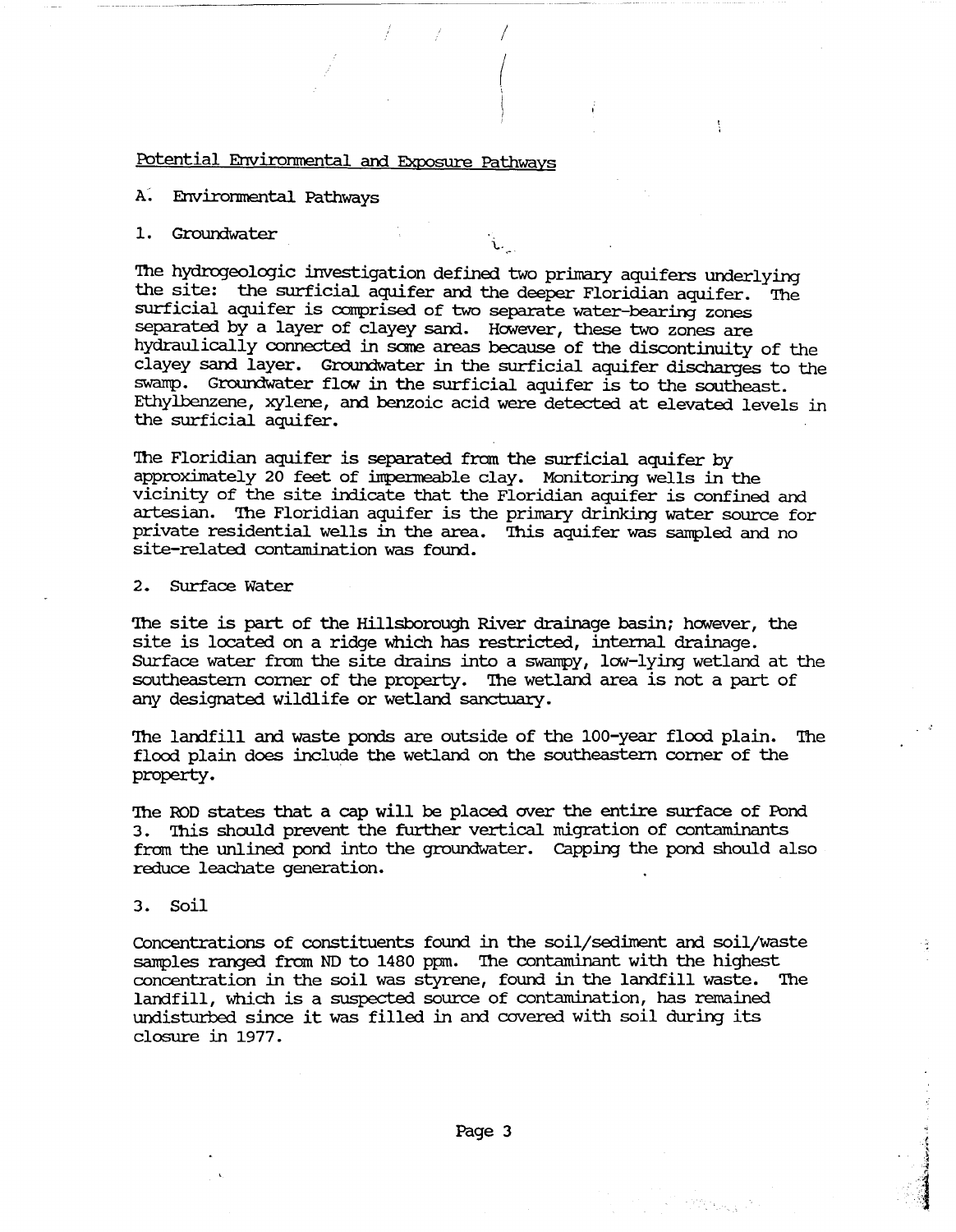#### 4. Air

An air investigation was not conducted as part of the RI; however, there is no indication that the air pathway has been affected by site ' contamination.  $\mathsf{L}\cdot$ 

÷

 $\ell \in \mathscr{N} \subset \mathscr{N}$ 

#### B. Human Exposure Pathways

Based on the environmental media that have been contaminated at the site, the concentrations of contaminants that were found in these media, and the potentially exposed population near the site, the only human exposure pathway of potential concern at the Alpha Resins Corporation site would be the ingestion of groundwater found in the surficial aquifer. Nevertheless, the surficial aquifer is not used for potable purposes in the vicinity of the site, therefore, there is no human exposure pathway of significance at the site.

## land Use and Demographics

The approximately 32-acre Alpha Resins Corporation Site is located three miles north of Lakeland, Florida. '!he area within one-half mile of the site is used for residential, commercial, wetlands, and agricultural purposes. Polk County Planning Department reported a human population of approximately 651 within one-half mile of the site in 1980.

#### Evaluation and Discussion

'!he potential for htnnan exposure to significant levels of site-related contaminants at the Alpha Resins site is remote. No exposure pathways at the site were indicated; therefore, the site is considered no threat to the human population living in the vicinity of the site. Contaminated groundwater was detected in the surficial aquifer on site. However, the surficial aquifer is not used for drinking water or for other functions in the vicinity of the Alpha Resins site. Contamination was also detected in on-site soils, but, the concentrations were low and are not believed to be at levels of concern with respect to health effects.

#### Conclusions and Recommendations

Based on the available infonnation, this site is considered to be of no public health concern because of the absence of human exposure to significant levels of hazardous substances. If wells are installed in the surficial aquifer in the future, exposure via ingestion of contaminated groundwater may need to be reevaluated.

If further envirornnental characterization, sampling from on-site areas, or sampling from inpacted off-site areas become available because of subsequent investigations at the site, the Agency for Toxic SUbstances and Disease Registry (ATSDR) should be forwarded a copy of this infonnationjdata for review. When additional infonnation is received by ATSDR, such material will fonn the basis for further assessment as warranted by site-specific public health issues.